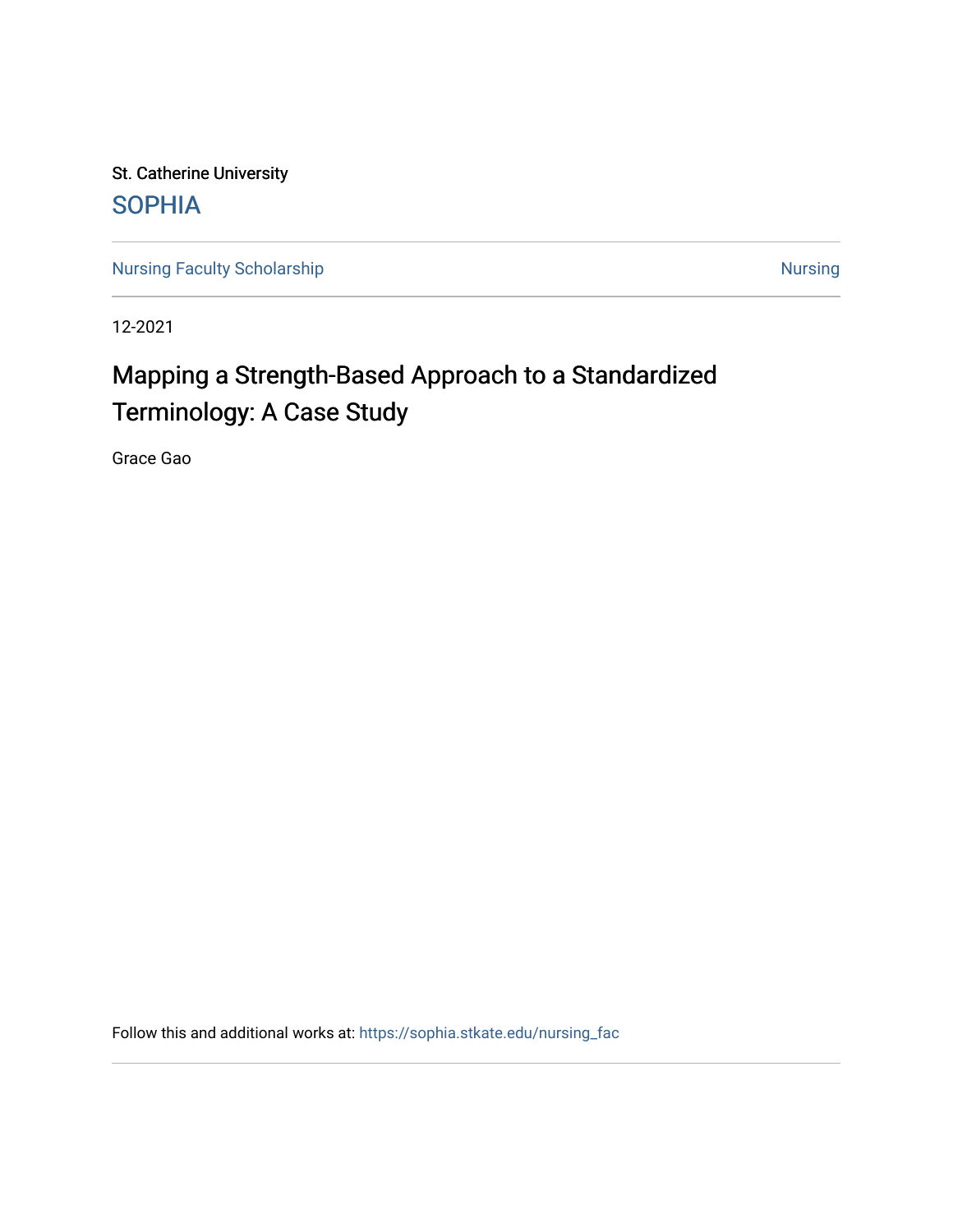*Nurses and Midwives in the Digital Age M. Honey et al. (Eds.) © 2021 International Medical Informatics Association (IMIA) and IOS Press. This article is published online with Open Access by IOS Press and distributed under the terms of the Creative Commons Attribution Non-Commercial License 4.0 (CC BY-NC 4.0). doi:10.3233/SHTI210751*

## Mapping a Strength-Oriented Approach to a Standardized Terminology: A Case Study

Grace  $GAO^{a,1}$ , Robin R AUSTIN<sup>b</sup>, Laura N KIRK<sup>b</sup>, Diane E HOLLAND<sup>c</sup>,  $\mathrm{C}$ andice  $\mathrm{BRUHJELL}^{\mathrm{a}}$  and  $\mathrm{K}$ aren A $\mathrm{MONSEN}^{\mathrm{b}}$ 

<sup>a</sup>Department of Nursing, St. Catherine University, St. Paul, Minnesota, USA <sup>b</sup> School of Nursing, University of Minnesota, Minneapolis, Minnesota, USA <sup>c</sup> Mayo Clinic, Rochester, Minnesota, USA *Mayo Clinic, Rochester, Minnesota, USA* 

Abstract. As a new era of healthcare advocates a more valuable and intelligent approach to care management and delivery based on values and outcomes, shifts toward risk management to boost performance should be considered that encompass the capitalization of health assets or health strengths. To make full use of individuals' or populations' health assets, data capture and representation are needed. This paper uses a strengths-oriented case study mapped to an inter-disciplinary standardized terminology, the Omaha System, to illustrate and compare the conventional problem-based approach to care management with the strengths-oriented approach to care that demonstrates whole-person data capture of an individual's health and health assets leveraged to promote health values and performance. The Omaha system provides a standardized framework to organize the concepts of all of health from a whole-person perspective for documentation to enable data analysis, interoperability, and health information exchange.

**Keywords.** Strengths, problems, strength-based care, problem-based care, the Omaha System

#### **1. Introduction**

As a new era of healthcare advocates a more intelligent approach to care management and delivery based on values, risk management to generate value-based healthcare solutions [1] call for capitalization of person-centered and population-oriented health assets that maximize health and minimize costs associated with diseases and conditions. The inception of problem lists as the center of patient records in electronic health records (EHRs) to construct a system of healthcare solutions proposed by Dr. Lawrence Weed in the late 1960s, [2] however, still dictates current healthcare practice and documentation in the US. In this problem-oriented healthcare infrastructure, problems, often defined by a problem list, presents negative aspects of data capture of an individual's health, and negates person-centered strengths perceivable as health assets.

Our literature search suggests that leveraging the use of an individual's strengths dated back in the tradition of a holistic nursing care process in the 1980s when a nursing diagnosis of a whole person was constructed upon not only problems but also positive strengths under all problems. [3] When taking on a patient-centered care approach, both

<sup>&</sup>lt;sup>1</sup> Corresponding Author, Grace Gao, Department of Nursing, St. Catherine University, 2004 Randolph Avenue, St. Paul, MN 55105, USA; E-mail: ggao912@stkate.edu.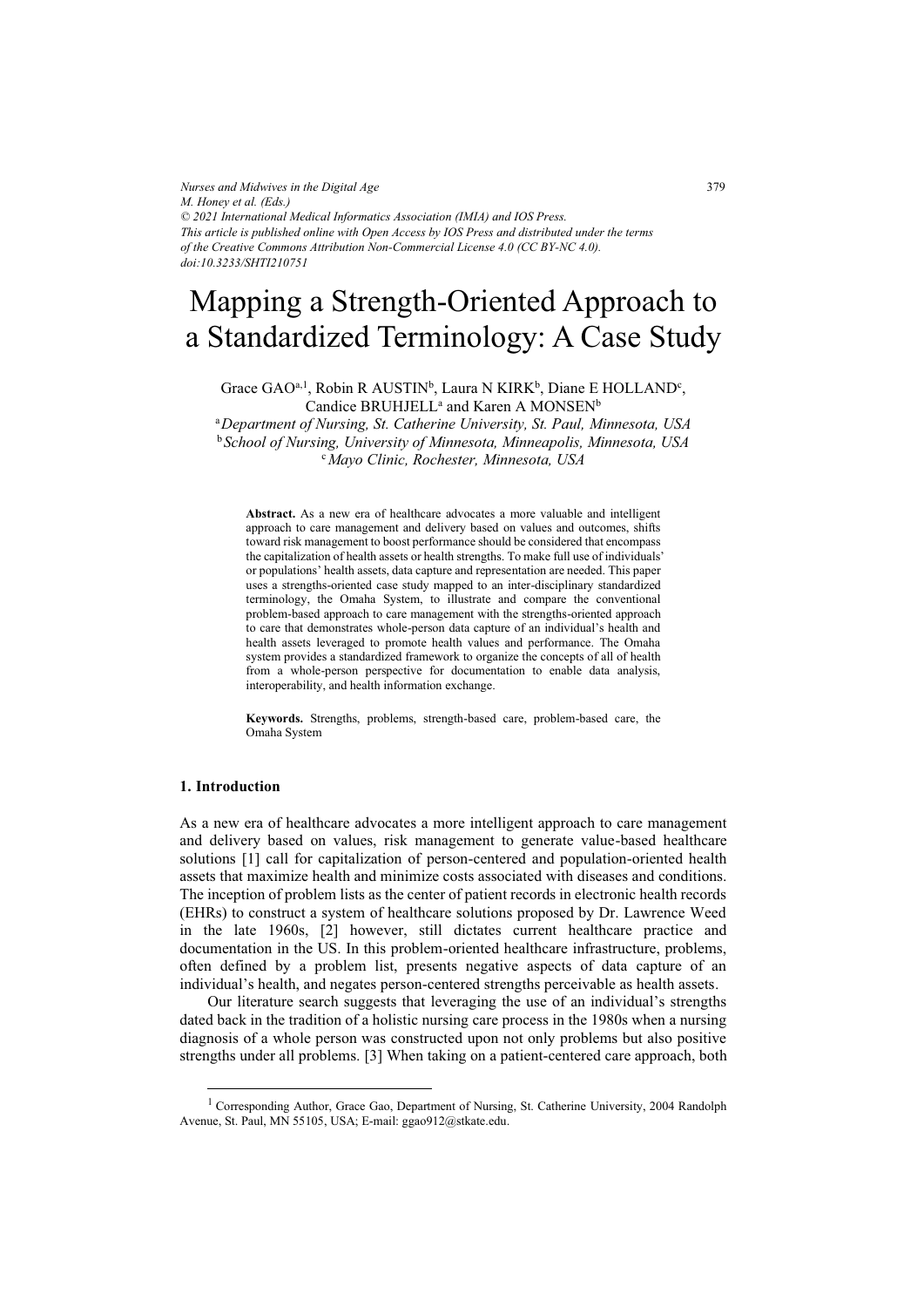strengths and vulnerabilities of individuals and populations needed to be considered and made visible in data capture. [4] Strengths are health assets embedded across three core cognitive, emotional, and physical dimensions  $\left[5\right]$  and characterized by skills, capacities, talents, and potential in an individual/family, a healthcare team/member, and community. [5,6] A strengths-based approach is a whole-person patient-centered intervention that leverages patient strengths to assist patients, families, and care teams with managing multiple chronic conditions and support emotional as well as physical well-being. [6,7] A whole-person perspective is an approach to care that addresses a person's needs and treats the disease including both psychosocial needs and physical symptoms. [8,9].

By using the standardized interface terminology, the Omaha System, studies have examined whole-person data capture in nursing care and documentation on both individual and community levels. It was found feasible to use the Omaha System to classify and quantify strengths and needs of older adults with chronic conditions [10,11] and to capture community levels of observations. [12] A strengths perspective was incorporated to analyze nurses' use of evidence-based strength interventions in care coordination for community-dwelling elders [13] and nursing care assessments and interventions. [14,15]

The purpose of this paper is to use a strengths-oriented case study mapped to the Omaha System to illustrate and compare the conventional problem-based approach to care management with the strengths-oriented approach to care that demonstrates wholeperson data capture of an individual's health as well as health assets leveraged to promote health values and performance. The Omaha System is selected for the mapping as it is an inter-professional interface terminology and is accessible to multi-disciplinary healthcare team members.

#### **2. Methods**

The Omaha System consists of three components including the Problem Classification Scheme, the Intervention Scheme, and the Problem Rating Scale for Outcomes. [16] The Problem Classification Scheme describes all of health in 42 Problem terms/concepts within 4 holistic domains and offers both a structured problem list and standardized vocabulary to capture problem-specific strengths and signs/symptoms. The Problem Rating Scale for Outcomes consists of scales for assessing problem or strength in three dimensions: Knowledge, Behavior, and Status (KBS) using a Likert-type ordinal rating scale from 1 (lowest) to 5 (highest). The Intervention Scheme describes interventions that address a Problem, using an action (Category term in 4 categories) and object of the action (Target term in 75 targets). Each intervention consists of linked Problem-Category-Target terms, with a care description that is customizable.

We mapped an earliest strengths-oriented case study originally published in 1979 [17] we found in the literature to the Omaha System (Table 1). This case study described the care of 68-year-old female patient's numerous medical problems, the conservative care she received, and the emerging new problems following problem-based treatments and interventions. This patient's problems could not be alleviated until a strength-based approach was adopted in her care. This strength-oriented care enabled her to identify her strengths, adopt a positive outlook, build a positive relationship, and incorporate her strengths and a positive perspective/relationship to address her problems. After finding ways to use her strengths, she was able to effectively manage her medical problems and emotional challenges.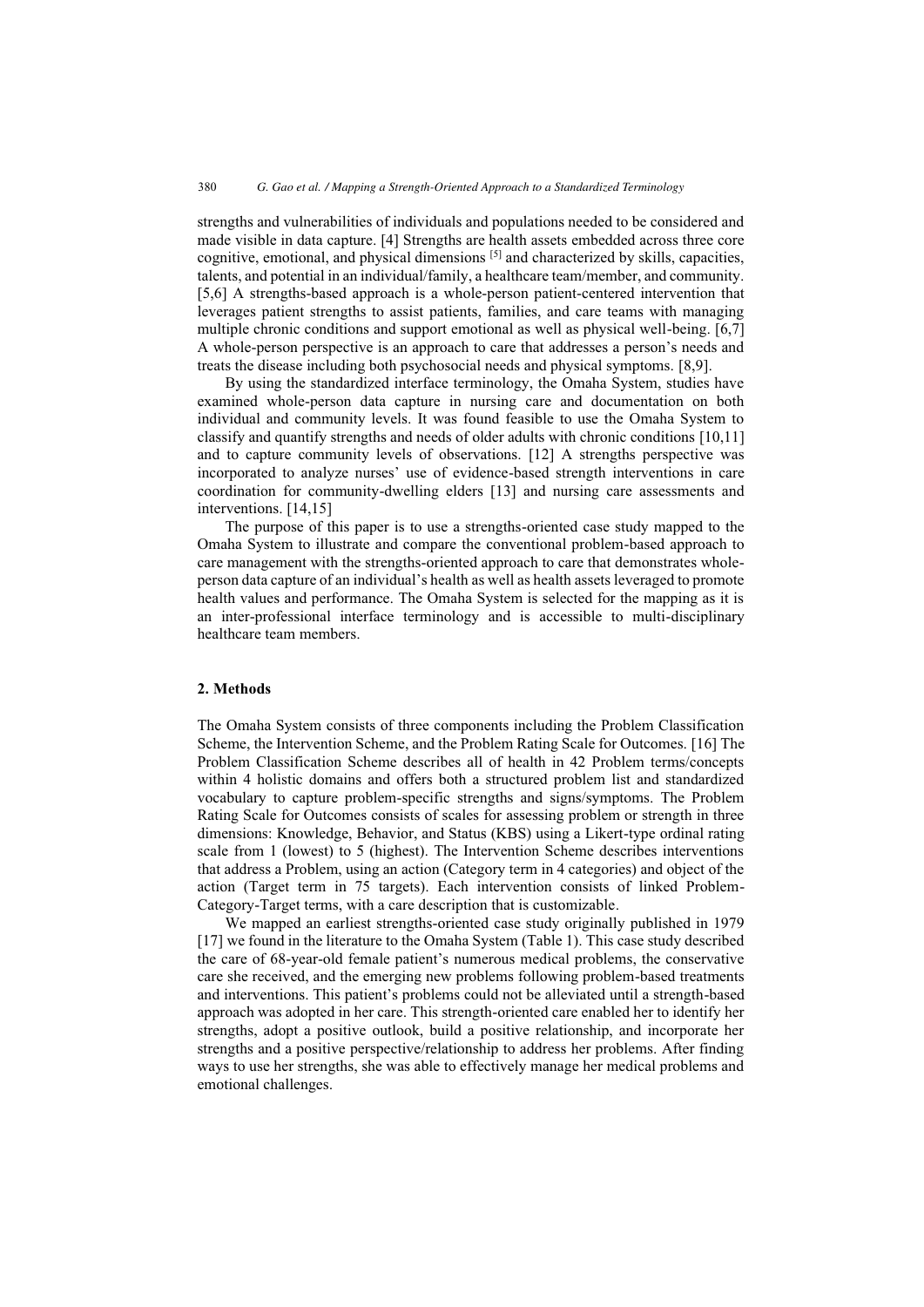| <b>Problems</b>  | <b>Domain</b>                      | <b>Problem</b>                                                                                                       | Category                                                | <b>Target</b>                                                                     | <b>Behavior</b><br>Rating |
|------------------|------------------------------------|----------------------------------------------------------------------------------------------------------------------|---------------------------------------------------------|-----------------------------------------------------------------------------------|---------------------------|
| Problems         | Psychological                      | Interpersonal<br>relationship, Mental<br>health                                                                      | Surveillance                                            | interaction, coping<br>skills, signs/symptoms -<br>mental/emotional               | $\leq$ 3                  |
| Problems         | Physiological                      | Vision, Circulation,<br>Neuro-musculo-<br>skeletal function.<br>Skin, Pain,<br>Communicable/<br>infectious condition | Treatments &<br>Procedures.<br>Surveillance             | signs/symptoms-<br>physical, medical/dental<br>care, medication<br>administration |                           |
| Problems         | Health-related<br><b>Behaviors</b> | Nutrition                                                                                                            | Treatments &<br>Procedures                              | medication<br>administration                                                      |                           |
| <b>Strengths</b> | Domain                             | Problem ST                                                                                                           | <b>Category ST</b>                                      | <b>Target ST</b>                                                                  | <b>Behavior</b><br>Rating |
| Strengths        | Psychological                      | Interpersonal<br>relationship, Mental<br>health                                                                      | Teaching,<br>Guidance, &<br>Counseling                  | interaction, behavior<br>modification                                             | >4                        |
| Strengths        | Physiological                      | Pain                                                                                                                 | Teaching,<br>Guidance, &<br>Counseling                  | stimulation/nurturance                                                            |                           |
| Strengths        | Health-related<br><b>Behaviors</b> | Health care<br>supervision                                                                                           | Teaching,<br>Guidance, &<br>Counseling,<br>Surveillance | anatomy/physiology,<br>sickness/injury care                                       |                           |

**Table1.** Problems and strengths mappings to the Omaha System.

#### **3. Results**

According to the mappings, the patient's medical problems mainly resided in the Physiological domain (Figure 1). However, the patient's medical problems affect other domains and cascade a series of events and responses beyond the physiological dimension. Such responses create a rippling effect surrounding her health and hinder her positive response and recovery as demonstrated in the associated Behavior ratings of <3 (Table 1), indicative of signs/symptoms related to her physiological problems. The Mental health and Interpersonal relationship problems as represented in the Psychosocial domain shows the patient's negative health response to her medical problems and treatments. The Nutrition problem in the Health-related Behavior domain also related to a physiological origin. This problem-based approach generated related interventions mostly in the Physiological domain as evidenced through the intervention string of Problem-Category-Target (Figure 1).

Compared with the problem-focused interventions, the strengths-oriented approach showed the intervention strings of Problem-Category-Target across all three dimensions (Figure 1). The strength-oriented approach afterwards introduced the patient's strengths – the positive spectrum of her health that expanded the decreased Physiological domain to the increased Psychosocial and Health-related Behaviors domains. These strengths- oriented problem terms represented the patient's health assets that were capitalized by the healthcare team to enhance her health and improve her conditions. The associated Behavior ratings of >4 showed her improved health outcomes (Table 1) by leveraging the use of her health assets – her strengths.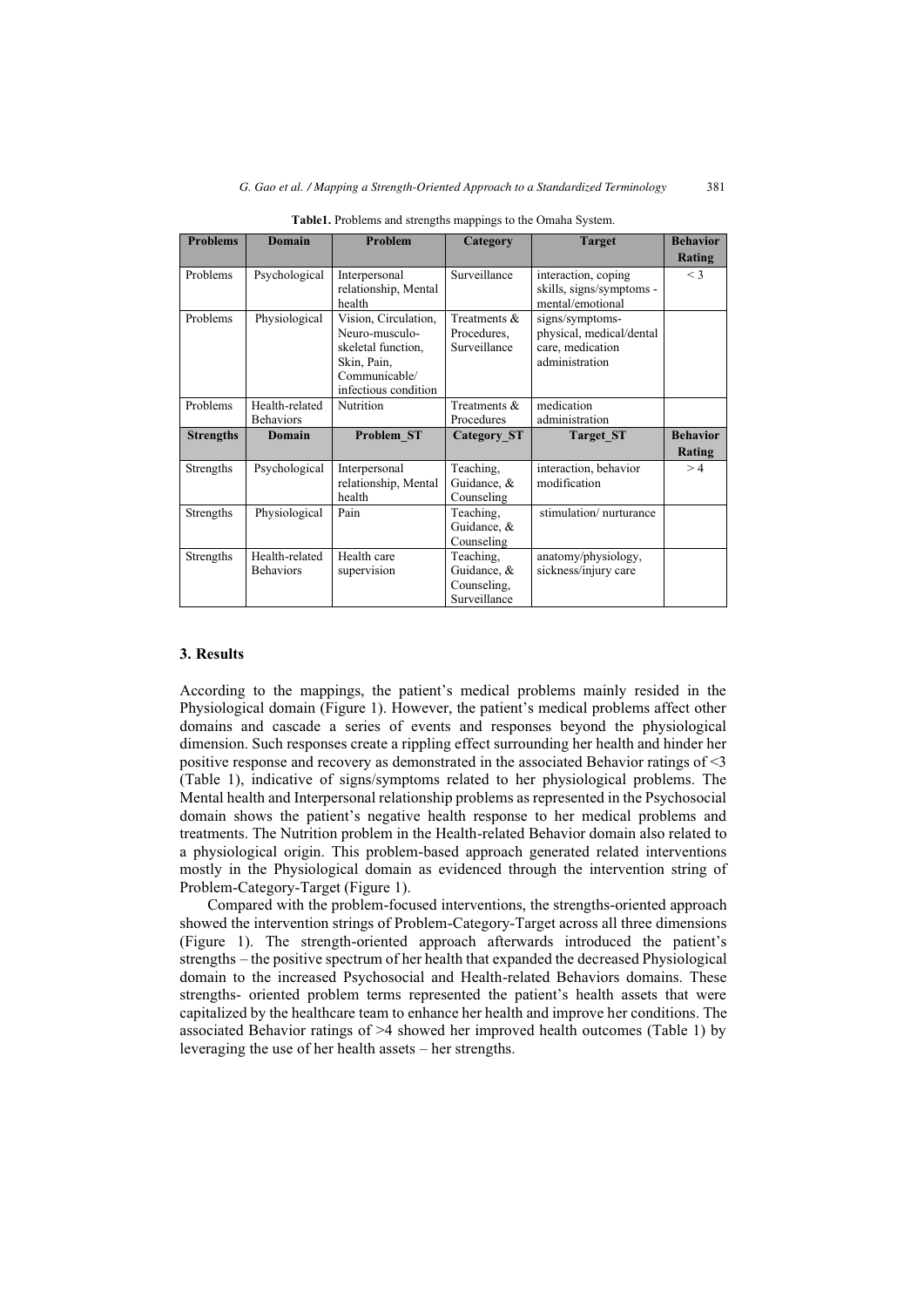

**Figure 1.** Problem-based care during hospitalization based on domains.

#### **4. Discussion**

The biomedical model addresses mainly the physiological condition of the patient and lacks the representation of her mental health strengths and challenges. The physiological challenges can impact the patient's other dimensions of health, which contribute to a whole-person approach that includes strengths to move the patient to a better state of health with a better outcome. The strengths-oriented approach constructs the interventions through the patient's strengths, her positive relationship-building, and perspectives to address the physiological challenges and other resulted health challenges not of physiological nature.

The problem term Mental health is used to describe both the patient's problem and strengths. Mental health in the Psychological domain can impact the Physiological domain and vice versa. At the beginning, Mental health was strengths as evidenced by the patient's positive attitude and leveraging of this to help with challenges. As the patient faced significant health decline, mental health was affected and became a problem that impacted her health recovery. Noticing the changes in Mental health from strengths to problems, the healthcare team provided the patient mental health services and support to address it. After receiving support and therapy the patient was able to return the Mental health problems to strengths. This shift signifies the importance of whole-person assessment over time to improve health outcomes by incorporating a strengths-approach to turn health assets into values and better health outcomes.

As shown in this case study, most of the patient's strengths are related to the Psychosocial and Health-related Behaviors domains and a majority of the challenges are associated with the Physiological domain. This is important to identify as the strengths may help to offset the challenges. These findings are consistent with previous studies [10,11,14,15] and are in alignment with the Institute of Medicine's recommendation to capture measures pertaining to the social and psychological domains [18,19] in electronic health records. This type of framework provides the ability to identify individuals' strengths that is not currently part of the patient record. Strengths are used to help with challenges, for example, an individual who has strengths of communication with community resources may be more likely to reach out for services for health challenges.